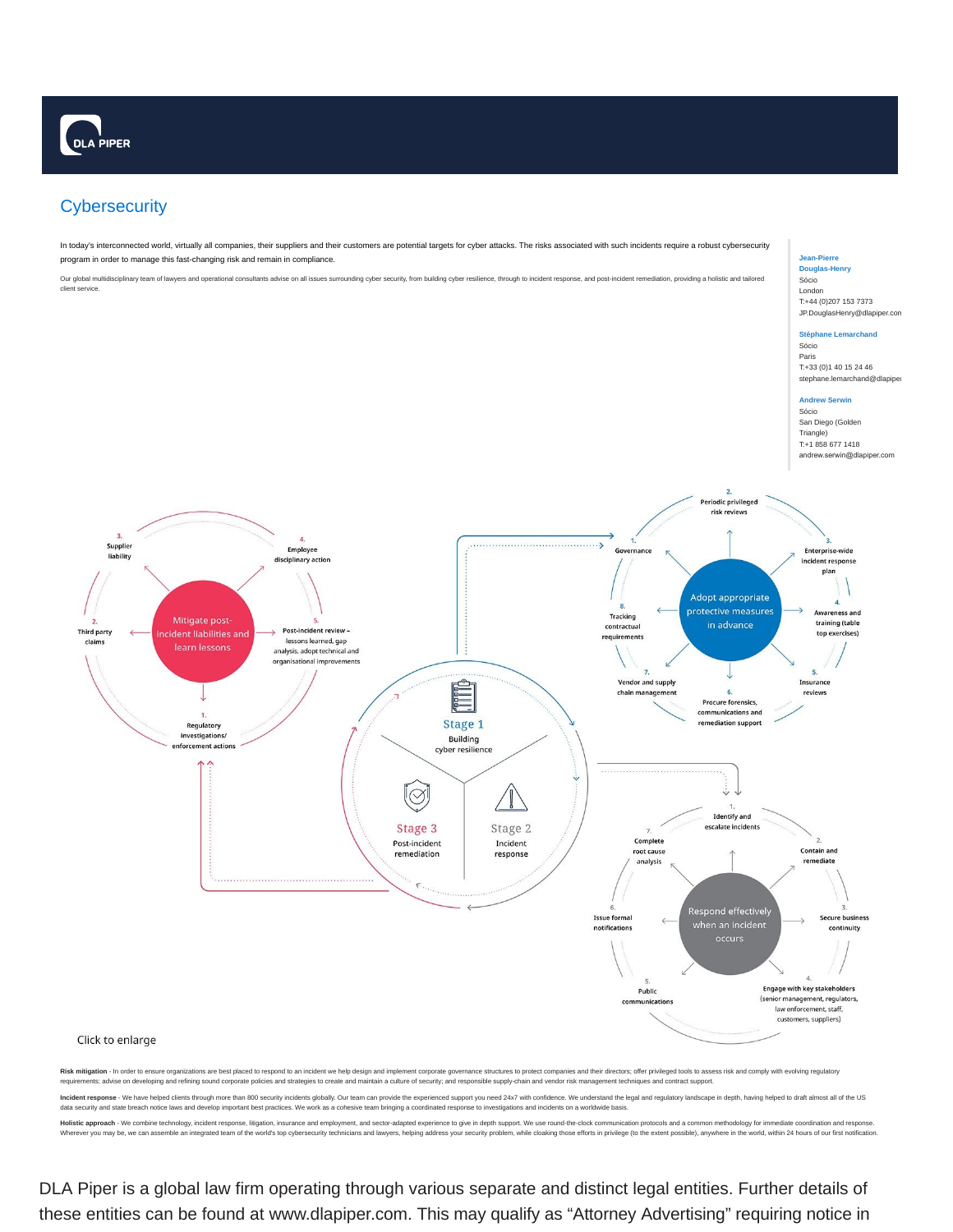Global capabilities - Our team works together on a weekly basis and shares the same values and vision of client service. We provide a quick and consistent response to the cyber security needs of any organization. We match combining our technical knowledge of data protection, data risk and cyber security, cyber risk insurance policies, data transfer, records management, confidentiality, use of social media for business with practical experie

Highly regarded - Our Cyber Security team was recently ranked by BTI Consulting Group among the Top 7 cyber security law firm practices. Many of our lawyers are recognized as leading individuals in their jurisdiction, and ently recognized and top-ranked among our peers in the US, EU and globally by The Legal 500, Chambers & Partners, and other respected industry directories

What we offer

### We offer clients practical guidance through the cyber lifecycle, inc

Planning, design and preparation - building cyber resilience: our assistance includes ensuring clients have appropriate measures in place to manage cyber risk and respond effectively to a cyber-incident, preserving legal p reputational risks. This includes bespoke training to relevant tiers of stakeholders, supporting the design of incident response plans and helping to lead "tabletop exercises" so that organizations refine and practice thei

Incident response and investigations, including immediate access to forensic experts: our advice includes reporting obligations to the relevant supervisory data authorities and other relevant regulators, both civil and cri es, and protecting impact on a brand. We have pre-existing and trusted global relationships with forensic experts to assist with the response to any incident, ensuring swift and seamless instru immediate focus on mitigating the root causes of the incident. With over 180 privacy lawyers operating globally we regularly assist large organizations on multi-national compliance and regulatory obligations, ensuring cont

Post-incident remediation: we help clients to mitigate the impact of any claims or other liabilities resulting from the incident and to learn from the incident through post incident treviews and gap analyses. Our team incl that advise on a wide spectrum of issues relevant to data incidents, including third party claims and potential class actions: direct and officer liability: product / supplier liability: and, where relevant, employee disci

# Our insights

Rapid Response - From the moment a company learns about a potential breach of cyber security they should be armed with tools to respond quickly and effectively, while ensuring any action that is taken remains protected by agement hotline service provides 24-hour, 365-day access to regulatory legal advice and crisis assistance.

"In a Flash!" - A Lesson in Cyber Security - A dramatic film produced by DLA Piper, depicting a fictional corporation dealing with a number of real-world legal and regulatory issues, among them: cyber governance; cyber-ris plans: the corresponding legal and regulatory environment faced by board members, general counsel and senior business executives: and the delicate balance of managing internal investigations, reporting requirements and sta

Data Privacy Scorebox - Our online "scorebox" is designed to assist with assessing and benchmarking the data privacy maturity level of an organization. The complimentary tool takes the form of a survey which poses a series as storage of data, use of data, and customer rights. It takes no longer than half an hour to complete, with a range of multiple choice answers to select from. Once completed, a report is emailed which includes a visual su data protection principles, a practical action point check list, as well as peer benchmarking data.

# CAPABILITES

# **Canabilities**

#### Our cybersecurity team offers:

- . Truly global crisis management coverage. Our team has handled many of the cyber incidents you have read about, and we bring that experience to bear when we handle a cyber incident. Whether an incident involves one or mul -<br>adapted to the regulatory and privilege requirements and culture of their countries without creating risk in other parts of the world. We work as a cohesive team bringing a coordinated resport working together on a worldwide basis.
- . Proactive risk management. We draw on deep operational and legal experience to routinely help clients develop, implement and refine proactive strategies for preventing and responding to cyber incidents, while mitigating includes conducting tabletop exercises as well as creating policies and procedures for companies in all industries. We also utilize common security assessment methodologies that help benchmark security practices.
- . Enforcement and Litigation. Our team has deep experience in representing clients before government regulators and Data Protection Authorities globally. Our cyber litigators represent clients in the full range of civil di property theft, financial fraud, commercial and employment disputes, D&O and securities actions, product liability, and personal injury resulting from cyberattacks. We also represent clients in their role as cybercrime vic
- . Thought Leadership. Members of our team have written many of the definitive privacy and security books, including, Information Security and Privacy: A Guide to Federal and State Law and Compliance and Information Securit Compliance (West 2005-2020), collectively a 6,000-page, three-volume treatise that examines all aspects of privacy and security laws, published by Thormson-West. Our lawyers were instrumental in dratting the widely applian to draft the UK and German versions of the Handbook, and is currently working on an EU-wide version. We draw on this experience in advising clients on structuring cyber-risk governance and incident response to develop a st
- . Sector-specific focus. We believe that our legal advice should be as pragmatic and practical as it is technically excellent. We are attuned to the unique requirements of different sectors and build customized teams that needs.
- . Consulting Services. Our Cybersecurity practice enhances its legal skills with the addition of highly experienced risk and technology consultants in order to support clients as a single Data Protection, Privacy and Secur risk, privacy, cyber and security projects is a significant point of differentiation from other large firms that has been recognized by notable rankings entities, including BTI Consulting Group, which recently placed the D Law Firms in recognition of standing above all others for cybersecurity provess. Our team of experienced Consultants are on the front lines of assessing, developing and implementing innovative data risk, privacy and securi geographically diverse companies.
- . Supply Chain Risk Management. We are well versed in advising companies on how to assess, address, and bolster the cybersecurity practices and posture of its supply chain. Our proactive risk mitigation service involves pr throughout a company's supply chain, including: assessments of the risk exposure of cyber incidents in the supply chain; implementing supplier due diligence; and contracting and vendor management strategies to mitigate cyb requirements of supply chain cybersecurity management.

### **EXPERIENCE**

# **Experience**

- .<br>Advising a listed software development company at the outset of a cyberattack and data breach which were reported to be among the worst cyber-espionage incidents ever suffered in the US. We were primarily responsible for forensic investigation, and to respond to resulting litigation.
- . Advising a leading retailer as standing counsel for breach response which involved working with several internal investigations into different incidents each involving PCI auditors. As is often the case, we took a coordi addition to providing advice on notification requirements, the forensic investigation and claims against the supply chain. We also worked closely with the communications team to draft re-active communications and Q&A for c
- .<br>Advising the largest financial institution in the US on its cybersecurity program including a risk governance presentation to Board of Directors; participating in a table top exercise with company legal, IT and communica ent with regard to security standards, supply chain risk management, incident response program, and governance structures
- . Advising a leading sports car manufacturer on the implementation of its connected car service in multiple APAC iurisdictions and creating and implementing a bespoke data protection and cybersecurity compliance program th
- . Advising as standing counsel for a tier one global bank for cyber security and incident response. As part of this mandate we have advised on specific considerations for ransomware attacks with a particular emphasis on Eu
- Designing and overseeing a simulated breach response exercise focused on vendor management relationships for a global insurance provider in the commercial space. We worked doesly with a small group of company personnel to
- . Advising Barings on a range of data privacy compliance matters covering their global business, including the implementation of their data privacy framework across APAC and security issues associated with oper
- Advising a global financial services organization on cyber security and incident response, including the deployment of the DLA Piper "Notify" tool and support with incident triage and classification.
- . Advising a European life sciences company with a presence in over 40 countries globally in response to a cyberattack deemed a matter of national security by the National Crime Agency (NCA) and the National Cyber Security insurers on GDPR notifications: US data protection notifications (including notifications pursuant to HIPAA): non-EU/non-US data protection notifications: liaison with international criminal authorities in the US. UK. Germ regulations in France; contractual obligations with customers; engagement of external IT service providers; press releases and engagement with key customers; and insurance.
- . Advising a major cyber insurer in responding to a series of ransomware and data ransom attacks over three months across Asia and Latin America by the sophisticated Maze cyber extortionist group. We served as client GC an devise and execute on a legally privileged response that included forensic investigation and IT remediation; attacker negotiations; international law enforcement interactions; internal and external global media communicati notification strategy across the affected regi
- . Advising a global, publicly-traded company in a multi-pronged cyberattack that compromised more than 300 Office 365 accounts in 10 different countries, leading to various phishing campaigns, business email compromises, a We led the crisis management and incident response teams, which included management of a legally privileged forensic investigation and IT remediation; internal and external global media communications; and business partner across the European Union and Americas.
- . Advision a UK based company in the immediate aftermath of a cyber attack which potentially compromised thousands of customers' personal data. We advised the client on the steps to take in order to identify the breach: we notifications to be made: we drafted customer communications including the initial notifications as well as Questions & Answers and update communications. In addition we held daily calls with the client for the first three efficiently and effectively.
- . Advising a long-standing client in relation to a cyber-incident which may have resulted in loss of sensitive customer data. When the Financial Conduct Authority (FCA) raised queries in relation to the cyber-incident, the ted the client with responding to multiple FCA information requests and advised on its obligations to notify the FCA (and the extent to which those obligations differed to those under the GDPR) and the FCA's expectations i preparing briefing notes to the Board.
- . Engaged to review a financial services company's 2017 data breach and to advise the client on its participation in very high-profile Congressional hearings regarding the breach, including preparing both the former CEO an ssional hearings and on responses to committees' requests for infor
- Representing a London property insurance market in respect of prospective claims and their liability in connection with a fraudulent cyber phishing hack which resulted in the loss in transit of an electronic claim payment nayment to their insured client. We provided multi-junsdictional cross-border advice on medis, strategy and have represented the insurers in mediation ad people insurers. There is prospective commercial court litration in
- . Representing various Sony entities in multidistrict litigation arising from one of the world's largest recorded data security breaches. The breach affected more than 77 million users, after which more than 65 class actio

violations of consumer protection and data breach notification statutes to common law claims, such as negligence, misrepresentation, breach of contract, breach of warranty, and unjust enrich

DLA Piper is a global law firm operating through various separate and distinct legal entities. Further details of these entities can be found at www.dlapiper.com. This may qualify as "Attorney Advertising" requiring notice in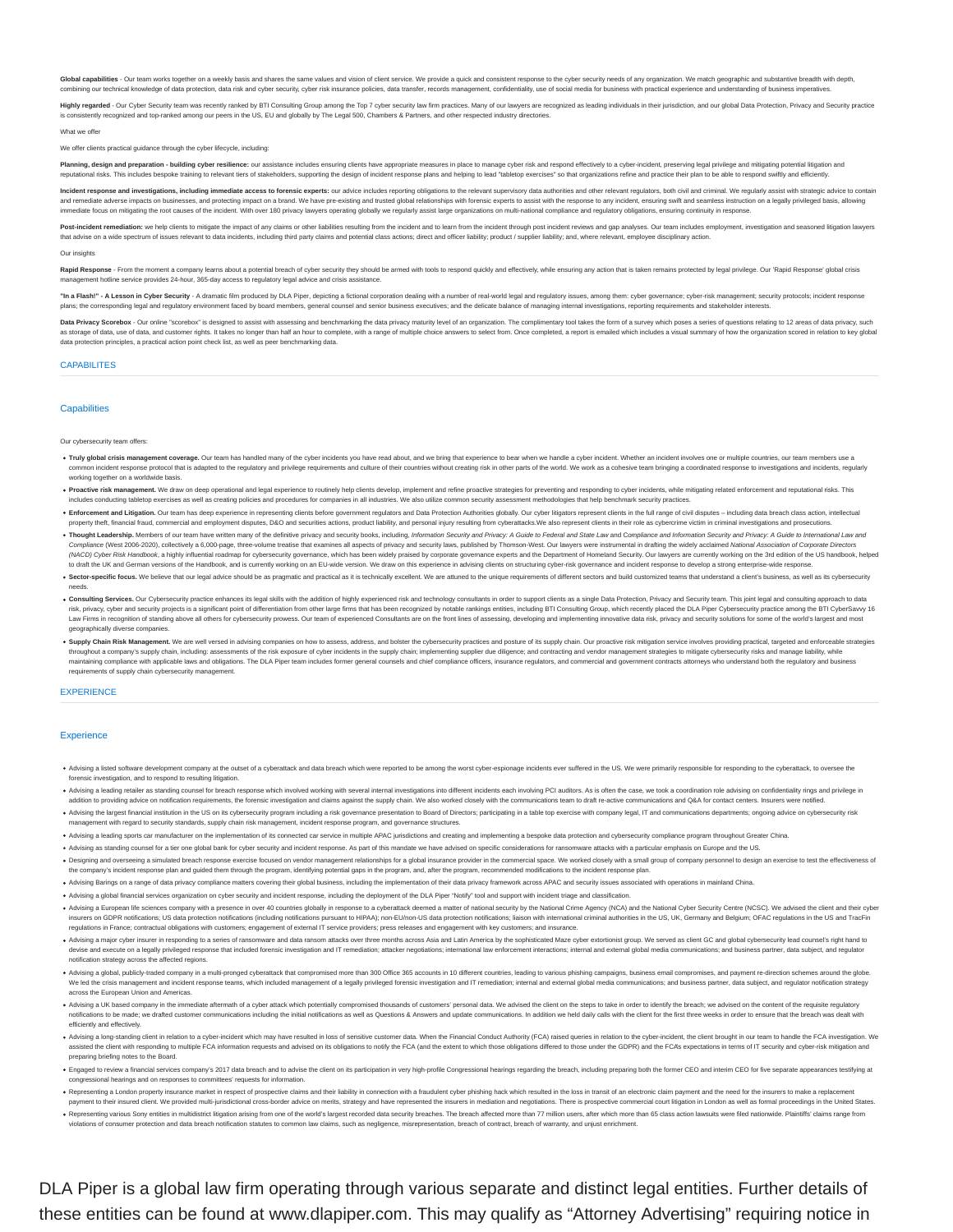# Publicações

**Exploring the metaverse: What laws will apply?**

# 22 June 2022 INTELLECTUAL PROPERTY AND TECHNOLOGY NEWS

For those intrigued by the metaverse, and for creators building metaverse projects, here are practical considerations.

**Biden Administration urges American companies to act quickly to improve cybersecurity safeguards**

#### 22 March 2022 GLOBAL SANCTIONS ALERT

The White House stresses the importance of taking key steps to thwart nation-state bad actor activities.

**With Civil Cyber-Fraud Initiative, government sharpens focus on cybersecurity obligations for government contractors**

13 December 2021 Deploying the False Claims Act to pursue cybersecurity-related fraud.

**Google files groundbreaking civil suit to disrupt massive botnet with blockchain backup system**

10 December 2021

Civil actions to take down botnets have been around for years, but the blockchain aspect adds a new twist.

**Lloyd v Google – Supreme Court Judgment – report and impacts on data protection and mass claims in the UK**

#### 10 November 2021

or the countries are allowed Goode's appeal against the Court of Appeal decision which had previously granted Mr Lloyd permission to serve his representative claim on Google in the United States. The judgment brings to an the UK Courts concerning class actions and data protection regimes.

**Protecting your company from supply chain cyber attacks**

# September 2021

Today, virtually all companies rely on third-party technical solutions to manage their business. The downside is that incorporating new third-party technology into business operations creates new vectors for cyberattacks.

**Fending off phishing attacks: Some simple steps using trademark law**

# June 2021

We often think about how to respond once a breach has occurred, but rarely do we consider how to prevent a breach or scam entirely.

**What the Biden Cybersecurity Executive Order means for technology vendors and service providers in the federal ecosystem**

# June 2021

Steps technology vendors should consider as they prepare.

**European Commission's standard contractual clauses: extensive new requirements coming for US businesses receiving EU personal data subject to GDPR**

# 8 June 2021

Adopting and complying with the New SCCs may require considerable effort for importers, particularly those that are not otherwise directly subject to GDPR.

**Episode 15: Comprehensive New E-Commerce Rules Introduced**

# 23 March 2021

NAVIGATING CHINA: THE DIGITAL JOURNEY

Operators of e-commerce platforms, websites and apps in China, and those using third party e-commerce, social media or livestreaming platforms to sell their products and services in China, must update their operations, ser

**Supreme Court dives into circuit split over the Computer Fraud and Abuse Act**

# 28 January 2021<br>What does it mean to "exceed authorized access" to an Internet-connected device?

**Unauthorized financial transaction fraud: Mitigating liability risks**

# 28 January 2021

ancial institutions are seeking to protect themselves against liability for third-party fraud and accountholder carelessne

**When a threat actor strikes: Legal considerations and challenges in a ransomware attack**

# 21 December 2020

Evidence suggests that having employees working remotely significantly increases the risk of a successful ransomware attack.

**Cyberfrauds and Cyberattacks: Remote Working Posing Increased Risks and How to Stay Protected**

# 14 December 2020

.<br>Cybercriminals are becoming more sophisticated in the ways they facilitate cyberfrauds, with the increasing use of personalised messages on instant messaging platforms such as WeChat or WhatsApp and socially engineered p disclose sensitive information or click on malicious links.

**Navigating China Episode 14: New draft national, harmonised data protection law for Mainland China**

23 October 2020

DLA Piper is a global law firm operating through various separate and distinct legal entities. Further details of these entities can be found at www.dlapiper.com. This may qualify as "Attorney Advertising" requiring notice in